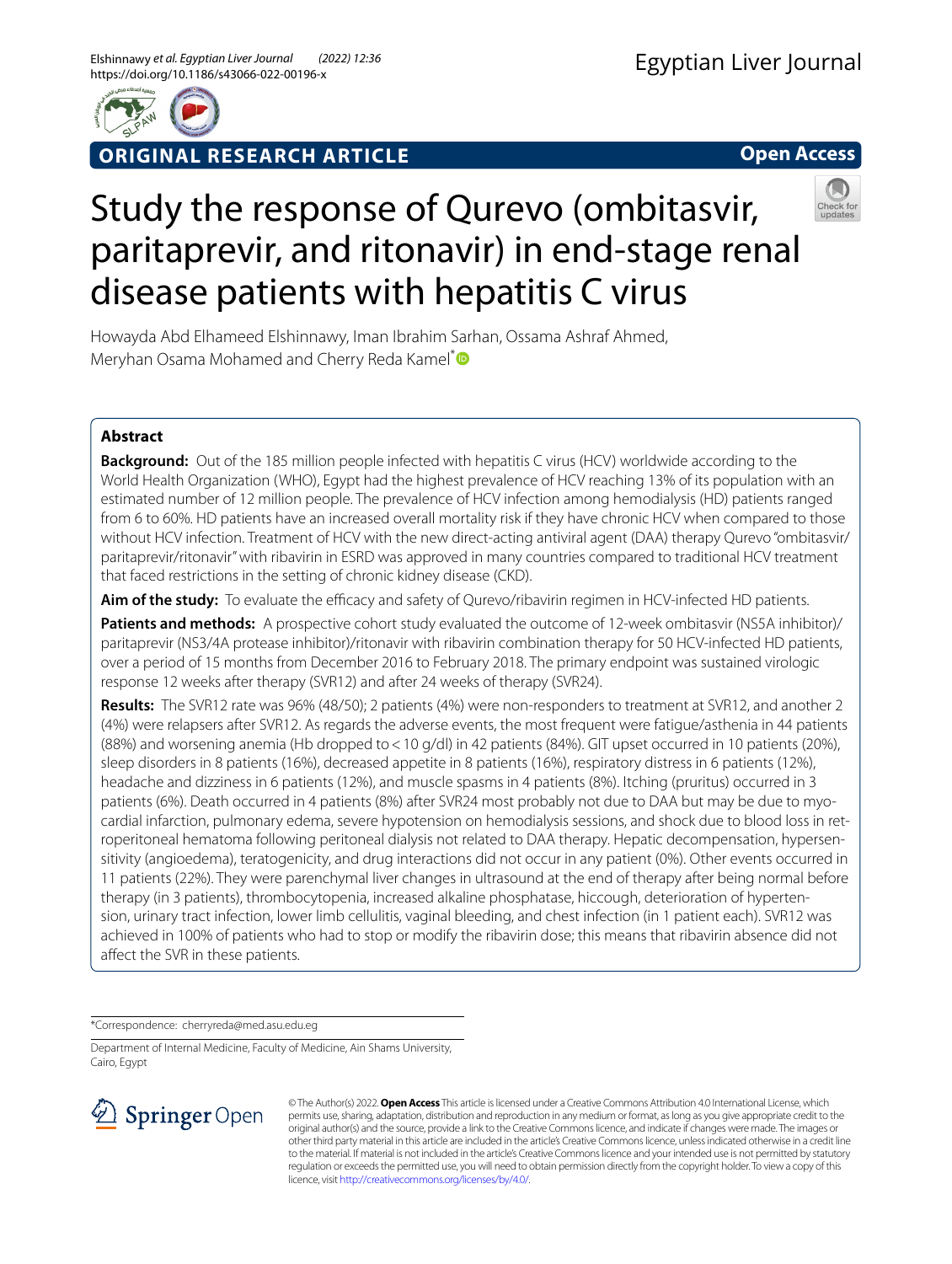**Conclusion:** Our results confirm the efficacy of Qurevo "ombitasvir/paritaprevir/ritonavir" with ribavirin combination therapy in ESRD patients (on regular hemodialysis) with HCV infection with anemia as the most frequent adverse event.

**Keywords:** Hepatitis C virus, End-stage renal disease, Ombitasvir/paritaprevir/ritonavir, Qurevo, Ribavirin

## **Introduction**

People infected with HCV can develop kidney disease as a result of extrahepatic manifestation of HCV or as a disease process independent of the HCV infection. In addition, hemodialysis has been a risk factor for acquiring HCV infection. Several studies have shown that patients on chronic hemodialysis have an increased overall mortality risk if they have chronic HCV (when compared with those on dialysis who do not have HCV). There are some data showing that chronic hepatitis C may be a risk factor for developing renal cell carcinoma. Chronic HCV infection has also been associated with an accelerated course of renal disease in HIV-infected persons. Extrahepatic manifestations related to HCV, including immune complex-related renal disease, can require urgent HCV treatment to resolve or prevent further organ damage [\[1](#page-7-0)].

Chronic HCV infection was rarely treated in patients with end-stage renal disease during the interferon era because of its toxicities and low tolerability. Among the new direct-acting antivirals, sofosbuvir is cleared renally and therefore is not recommended in patients with estimated glomerular fltration rates below 30 ml/min per 1.73  $m^2$ . Most other direct-acting antiviral agents are metabolized by the liver, but blood levels of simeprevir and daclatasvir can rise in the setting of severe renal impairment. In contrast, Qurevo (ombitasvir, paritaprevir, ritonavir) undergoes hepatic metabolism and did not require dose adjustment in phase I studies of patients with mild, moderate, or severe renal impairment [[2](#page-7-1)].

The availability of new DAAs has sparked major enthusiasm for treating HCV-infected patients with renal impairment. Investigators treated HCV-infected patients with stage 4 or 5 renal disease, including patients on hemodialysis, with a 12-week regimen of Qurevo with or without ribavirin. In the preliminary analysis, 10 (100%) of 10 treated patients achieved a sustained virologic response 4 weeks after completion of therapy (SVR4), and no treatment-related serious adverse events occurred [[3\]](#page-7-2). The most common adverse events were anemia  $(45\%$ of patients), fatigue (35%), diarrhea (25%), and nausea (25%) [\[4](#page-7-3)]. Nearly half of the patients had to interrupt or discontinue ribavirin because of worsening anemia in some studies [[5\]](#page-7-4).

Egypt's Health Ministry approved the new oral interferon-free hepatitis C drug Qurevo (another trade name of Viekira Pak). It is produced specially for Egypt by the UK [\[6](#page-7-5)]. Based on that, our study was conducted aiming to evaluate the efficacy and safety of Qurevo/ribavirin regimen in ESRD Egyptian patients on regular hemodialysis who are infected with HCV.

# **Patients and methods**

# **Patients**

This cohort study was conducted on 50 patients with end-stage renal disease, on regular hemodialysis with hepatitis C virus who received Qurevo/ribavirin regimen at the hepatic virology clinic at Ain Shams University hospital from December 2016 to February 2018.

## **Inclusion criteria**

Adults aged>18 years old patients with end-stage renal disease (on regular hemodialysis), infected with hepatitis C virus with HCV RNA positivity, were included. They should have compensated liver (Child A cirrhosis or no cirrhosis), and Hb level is at least 10 g/dl with no associated uncontrolled co-morbidity (cardiac, neuro-psychiatric).

# **Exclusion criteria**

The following are the exclusion criteria: Child B and C cirrhosis patients; platelet count<50,000/mm3 ; HCC, except 6 months after intervention aiming at cure with no evidence of activity by dynamic imaging (CT or MRI); and extra-hepatic malignancy except after 2 years of disease-free interval. In cases of lymphomas and chronic lymphocytic leukemia, treatment can be initiated immediately after remission based on the treating oncologist's report. Pregnancy or inability to use efective contraception, also inadequately controlled diabetes mellitus (HbA1c>9%).

## **Data processing**

All patients were subjected to full history taking (including renal condition and hepatitis C infection), full clinical examination and baseline laboratory investigations: CBC, serum creatinine, HCV Ab, HBsAg, PCR for HCV, liver functions "total and direct bilirubin/serum albumin/ INR," liver enzymes "AST/ALT," alpha feto protein, and pelvi-abdominal ultrasound.

Treatment with daily fxed-dose combination of 2 tabs Qurevo "paritaprevir (75 mg, NS3/4A protease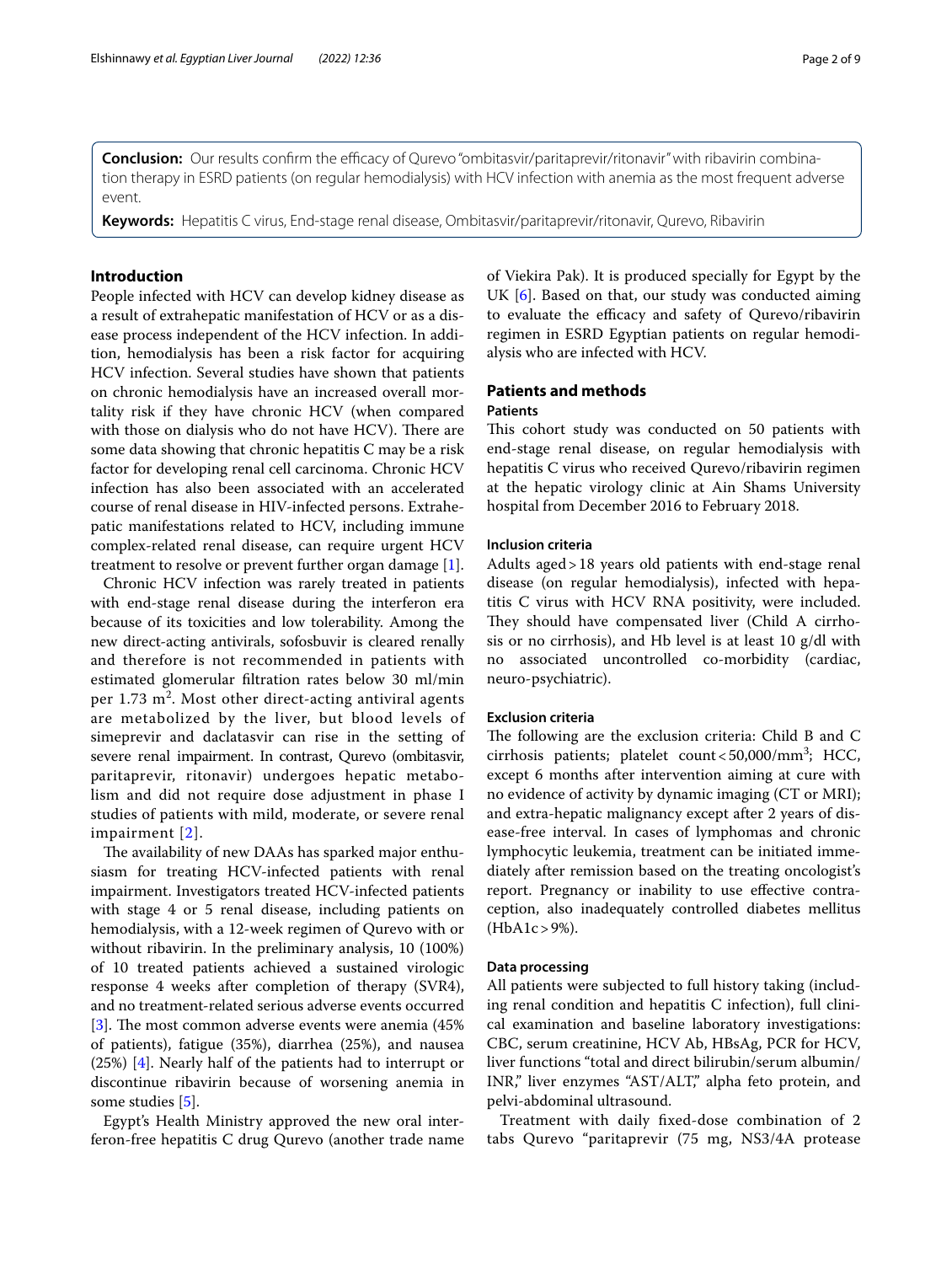inhibitor)/ritonavir (50 mg)/ombitasvir (12.5 mg, NS5A inhibitor)" with meal  $+200$  mg ribavirin daily for 12 weeks was given, tracing the incidence of adverse events according to checklist and follow-up CBC, liver enzymes, and liver functions at weeks 4, 8, and 12 of treatment were done. PCR for HCV was repeated at 12 and 24 weeks after cessation of treatment to determine the SVR12.

The following are the definition of treatment responses:

- Patients were regarded as having a rapid virologic response (RVR) when serum HCV RNA was undetectable at 4 weeks of treatment.
- Patients who were negative for HCV RNA at 12 weeks after the completion of treatment were considered to have achieved sustained virologic response (SVR 12) [[7\]](#page-7-6).
- Non-responders are patients who failed to clear HCV RNA from serum after 12 weeks of therapy, but as the protocol followed in our hospital did not include a PCR test at end of treatment, nonresponders were considered those who did not achieve a negative PCR 12 weeks after therapy, that is to say, a SVR.
- Relapsers are patients with the reappearance of HCV RNA in serum after achieving SVR12.

## **Statistical analysis**

Statistical analysis was done on a personal computer using the Statistical Package for Social Sciences (IBM SPSS version 17. 0).

- 1. Descriptive statistics: mean, standard deviation [SD], range for numerical data, frequency, and percentage of non-numerical data.
- 2. Analytical Statistics:
	- (a) Paired *t*-test: unpaired Student *T*-test was used to compare between related sample
	- (b) Chi-square: the hypothesis that the row and column variables are independent, without indicating the strength or direction of the relationship. Pearson chi-square and likelihood ratio are used to compare the qualitative variables.

So, *P*-value is used as the level of signifcance: *P*-value > 0.05 is non-significant, *P*-value  $\leq$  0.05 is signifcant, and *P*-value < 0.01 is highly Signifcant.

# **Results**

The sample included 50 patients with end-stage renal disease on regular hemodialysis with hepatitis C virus who received Qurevo/ribavirin regimen at the hepatic virology clinic at Ain Shams University hospital from December 2016 to February 2018.

Table [1](#page-2-0) shows the demographic data and clinical characteristics of the study group (50 patients). As regards the co-morbidities, hypertension was the most common (56%), diabetes in (26%), then ischemic heart disease (8%). Other comorbidities included cerebral palsy and rheumatoid arthritis in 2 subjects (4%). As regards Child score calculation, it was mainly A5 in 42 patients (84%) while A6 was in 8 patients (16%). But liver ultrasound was normal in 22 patients (44%) and showed abnormal

<span id="page-2-0"></span>**Table 1** Demographic data and clinical characteristics of the study group

| staaj group                                                        |                                                          |
|--------------------------------------------------------------------|----------------------------------------------------------|
| Demographic data and clinical characteristics                      |                                                          |
| Age (years)                                                        |                                                          |
| $Mean \pm SD$                                                      | 51.400 ± 12.838                                          |
| Range                                                              | $(23 - 77)$                                              |
| Gender (N (%))                                                     |                                                          |
| Male                                                               | 25 (50%)                                                 |
| Female                                                             | 25 (50%)                                                 |
| Co-morbidities (N (%))                                             |                                                          |
| <b>DM</b>                                                          | 13 (26%)                                                 |
| <b>HTN</b>                                                         | 28 (56%)                                                 |
| <b>ISHD</b>                                                        | 4 (8%)                                                   |
| Others                                                             | 2(4%)                                                    |
| Child score calculation (N (%))                                    |                                                          |
| A <sub>5</sub>                                                     | 42 (84%)                                                 |
| A6                                                                 | 8 (16%)                                                  |
| Liver by PAUS (N (%))                                              |                                                          |
| Normal hepatic echopattern                                         | 22 (44%)                                                 |
| Chronic parenchymatous liver disease                               | 17 (34%)                                                 |
| Coarse echopattern                                                 | 11 (22%)                                                 |
| <b>Spleen by PAUS</b>                                              |                                                          |
| Enlarged                                                           | 7(14%)                                                   |
| Normal                                                             | 43 (86%)                                                 |
| <b>Ascites by PAUS</b>                                             |                                                          |
| Yes                                                                | 2(4%)                                                    |
| Nο                                                                 | 48 (96%)                                                 |
| Baseline laboratory investigations (week 0), mean $\pm$ SD (range) |                                                          |
| Alpha feto protein (IU/I)                                          | $3.459 \pm 3.948$ (0.54-26)                              |
| Serum Creatinine (mg/dl)                                           | $7.345 \pm 1.981 (3.6 - 12.75)$                          |
| PCR for HCV (IU/ml) week 0                                         | 2,629,176.880 ± 4,598,628.996<br>$(10,601 - 23,102,362)$ |

*DM* diabetes mellitus, *HTN* hypertension, *ISHD* ischemic heart disease, *PCR* polymerase chain reaction, *HCV* hepatitis C virus, *PAUS* pelvi-abdominal ultrasound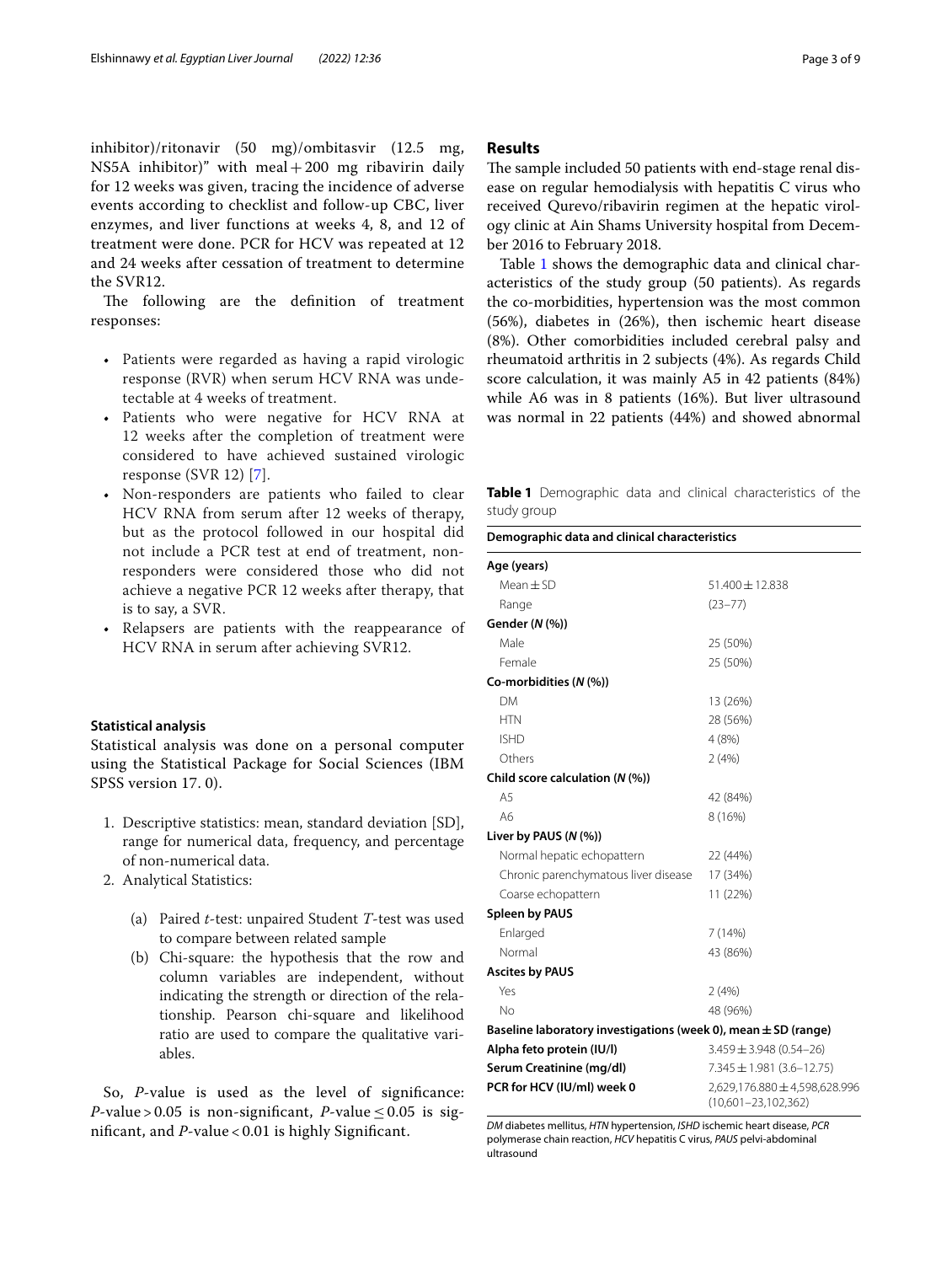hepatic echopattern in 17 patients (34%) and coarse hepatic echopattern in 11 patients (22%). The Child-Pugh score has been widely used to assess the severity of liver dysfunction in clinical work [[8\]](#page-7-7).

Table [2](#page-4-0) shows that there was a highly signifcant progressive decline in the mean Hgb levels starting from week 4 (12.05 g/dl) to week 12 (8.959 g/dl) (*P*<0.001), progressive rise of platelet counts although non-significant from a mean of  $208.82 \times 10^3$ /ml at baseline to  $229.38 \times 10^3$ /ml at week 12 with a delta change of  $20.560 \pm 86.368$  (*P*=0.099). There was a significant rise in total bilirubin throughout the study  $(P=0.001, 0.023,$ *0.012* at weeks 4, 8, 12, respectively) with a progressive decline in direct bilirubin, together with an improvement of the INR being significant at week 12 ( $P = 0.048$ , *P*=0.03, respectively). As regards liver enzymes, there was a signifcant decline in ALT throughout the study and a significant decline in AST at week 8 ( $P = 0.046$ ).

Table [3](#page-5-0) shows the response of the studied group to antiviral therapy. SVR 12 occurred in 48 out of 50 patients (96%). The PCR of another 2 patients turned positive after SVR12 (considered relapsers).

Table [4](#page-5-1) shows that all 4 patients who had ribavirin reduced or stopped had negative PCR at week 24 (SVR12 rate 100%). So, there was no statistical correlation between them. This means that ribavirin dose reduction or discontinuation due to anemia did not afect the SVR12 rate.

Table [5](#page-5-2) shows that the most common side effects were fatigue and asthenia in 44 patients (88%), anemia (Hb dropped to < 10 g/dl) in 42 patients (84%), GIT upset in 10 patients (20%), sleep disorders and decreased appetite in 8 patients (16%) each, and respiratory distress and headache with dizziness in 6 patients (12%) each, followed by muscle spasms in 4 patients (8%) and pruritis in 3 patients (6%).

Death occurred, after week 36 and within the 60 weeks of follow-up of the study, in 4 patients (8%) due to myocardial infarction, pulmonary edema, severe hypotension on hemodialysis sessions, and shock due to blood loss in retroperitoneal hematoma following peritoneal dialysis, most probably and was not related to DAA therapy. It occurred after a negative SVR 12 and SVR24.

Hepatic decompensation, hypersensitivity (angioedema), teratogenicity, and drug interactions did not occur in any patient (0%).

Other events occurred in 11 patients (22%). They were parenchymal liver changes in ultrasound at the end of therapy after being normal before therapy (in 3 patients), thrombocytopenia, increased alkaline phosphatase, hiccough, deterioration of hypertension, urinary tract infection, lower limb cellulitis, vaginal bleeding, and chest infection (in 1 patient each).

Table [6](#page-5-3) shows the managements of patients with hemoglobin drop to  $<$  10 g/dl.

Table [7](#page-6-0) shows no signifcant correlation between reduced or stopped ribavirin and relapse or non-response to treatment.

Table [8](#page-6-1) shows no statistically significant correlation between HCV viral load and failure of treatment.

# **Discussion**

The worldwide burden of HCV is estimated at 185 million out of which 12 million Egyptians sufer from HCV. Known to us is the morbidity of HCV as a leading cause of cirrhosis, hepatocellular carcinoma, and also known to us are the hepatorenal efects of HCV eventually leading to a higher rate of mortality among hemodialysis patients in specifc. Hemodialysis has been identifed as a separate risk factor for contracting HCV and taking into account the limited access of antiviral drugs due to the known toxicity of traditional HCV treatment on dialysis patients, new DAAs appeared as a better choice with ribavirin in those patients namely Qurevo ombitasvir/paritaprevir/ ritonavir  $[9-13]$  $[9-13]$ .

Our results revealed, regarding the efficacy, our SVR12 rate was 96% (48/50); 2 patients had virologic failure. This goes in line with the RUBY-I and RUBY-II trials presented at the meeting of the American Association for the Study of Liver Diseases (AASLD) held in Boston in November 2016, in which the SVR12 rate was 96% (46/48) in RUBY-I [[14\]](#page-7-10) and 94% (17/18) in RUBY-II by Gane et al. [\[15](#page-7-11)]. Also, like the study in Japan by Atsukawa et al. [\[16](#page-8-0)], SVR12 rate was 96.8% (30/31), and like study in Egypt by Hanno et al. [[17\]](#page-8-1), SVR12 was also 96% (48/50). It was similar to a study in the USA by Lawitz et al.  $[18]$  $[18]$ , the SVR12 rate was 95% (63/66), and in another study in Japan by Arai year 2018, SVR12 was 98.7%.

As regards the safety and adverse events, the most frequent were fatigue/asthenia in 44 patients (88%) and worsening anemia (Hb dropped to < 10  $g/dl$ ) in 42 patients (84%). GIT upset occurred in 10 patients (20%), sleep disorders in 8 patients (16%), decreased appetite in 8 patients (16%), respiratory distress in 6 patients (12%), and headache and dizziness in 6 patients (12%). Muscle spasms in 4 patients (8%). Itching (pruritis) occurred in 3 patients (6%). Two patients (4%) were non-responders to treatment, and another 2 (4%) were relapsers. Death was reported in 4 patients (8%), post-treatment probably unrelated to treatment, due to myocardial infarction, pulmonary edema, severe hypotension on hemodialysis sessions, and shock due to blood loss in retroperitoneal hematoma following peritoneal dialysis. Hepatic decompensation, hypersensitivity (angioedema), teratogenicity, and drug interactions did not occur in any patient (0%). Other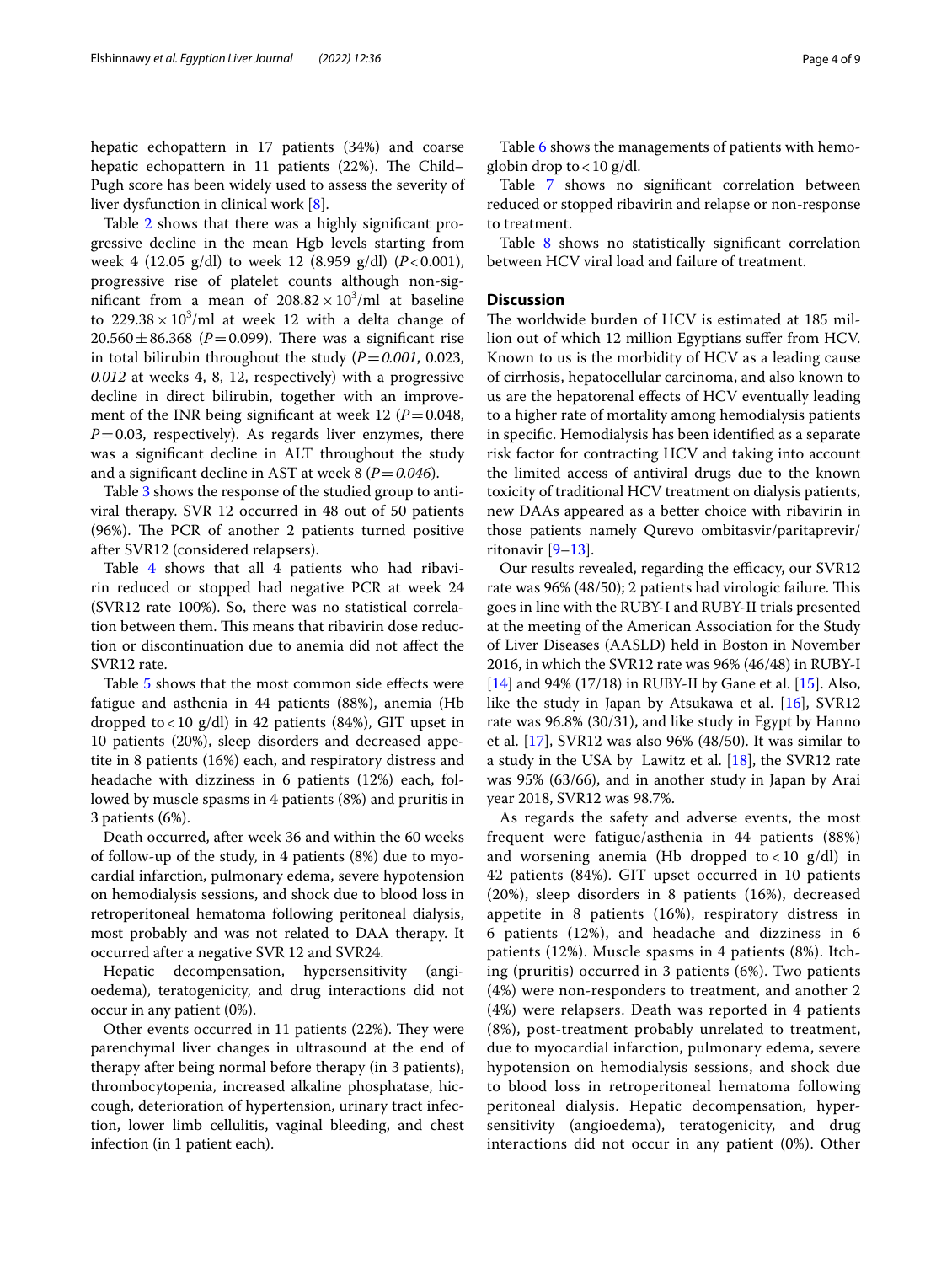<span id="page-4-0"></span>**Table 2** Comparison between baseline (week 0) and Δ change in laboratory investigations from baseline at weeks 4, 8, and 12 as regards blood counts and liver function tests

| <b>Laboratory investigations</b> | Baseline (week 0)    | Week 4              | Week 8              | Week 12             |
|----------------------------------|----------------------|---------------------|---------------------|---------------------|
| WBC $(10^3$ /ml)                 |                      |                     |                     |                     |
| $Mean \pm SD$                    | $6.648 \pm 2.947$    | $6.759 \pm 2.741$   | $6.695 \pm 3.641$   | $6.530 \pm 2.371$   |
| Range                            | $(2.7 - 20.7)$       | $(3.5 - 16.2)$      | $(3.2 - 27.43)$     | $(3.5 - 14.2)$      |
| $\Delta$ change                  |                      |                     |                     |                     |
| $Mean \pm SD$                    |                      | $0.111 \pm 2.917$   | $0.047 \pm 4.189$   | $-0.118 \pm 2.958$  |
| $P$ -value                       |                      | 0.789               | 0.938               | 0.780               |
| HGB (g/dl)                       |                      |                     |                     |                     |
| $Mean \pm SD$                    | $12.050 \pm 1.835$   | $10.282 \pm 1.962$  | $9.278 \pm 1.747$   | 8.959±1.728         |
| Range                            | $(10-16.2)$          | $(7-13.9)$          | $(6.4 - 13)$        | $(4.2 - 12.4)$      |
| $\Delta$ change                  |                      |                     |                     |                     |
| $Mean \pm SD$                    |                      | $-1.768 \pm 2.168$  | $-2.772 \pm 2.309$  | $-3.091 \pm 2.248$  |
| $P$ -value                       |                      | $< 0.001*$          | $< 0.001*$          | $0.001*$            |
| PLT $(10^3$ /ml)                 |                      |                     |                     |                     |
| $Mean \pm SD$                    | $208.820 \pm 62.666$ | 216.860 ± 84.864    | 224.300 ± 65.347    | 229.380 ± 84.586    |
| Range                            | $(108 - 372)$        | $(92 - 589)$        | $(105 - 437)$       | $(114 - 570)$       |
| $\Delta$ change                  |                      |                     |                     |                     |
| $Mean \pm SD$                    |                      | $8.040 \pm 88.070$  | 15.480 ± 63.499     | $20.560 \pm 86.368$ |
| $P$ -value                       |                      | 0.522               | 0.091               | 0.099               |
| Total bilirubin (mg/dl)          |                      |                     |                     |                     |
| $Mean \pm SD$                    | $0.543 \pm 0.171$    | $0.770 \pm 0.404$   | $0.635 \pm 0.257$   | $0.664 \pm 0.315$   |
| Range                            | $(0.19-1)$           | $(0.3 - 2.5)$       | $(0.1 - 1.5)$       | (0.11.9)            |
| $\Delta$ change                  |                      |                     |                     |                     |
| $Mean \pm SD$                    |                      | $0.227 \pm 0.443$   | $0.092 \pm 0.278$   | $0.121 \pm 0.328$   |
| $P$ -value                       |                      | $0.001*$            | $0.023*$            | $0.012*$            |
| Direct bilirubin (mg/dl)         |                      |                     |                     |                     |
| $Mean \pm SD$                    | $0.351 \pm 0.353$    | $0.270 \pm 0.206$   | $0.245 \pm 0.190$   | $0.238 \pm 0.169$   |
| Range                            | $(0-1.3)$            | $(0 - 0.98)$        | $(0 - 0.98)$        | $(0.03 - 0.8)$      |
| $\Delta$ change                  |                      |                     |                     |                     |
| $Mean \pm SD$                    |                      | $-0.081 \pm 0.404$  | $-0.106 \pm 0.379$  | $-0.113 \pm 0.392$  |
| $P$ -value                       |                      | 0.164               | 0.054               | $0.048*$            |
| Serum albumin (g/dl)             |                      |                     |                     |                     |
| $Mean \pm SD$                    | $3.866 \pm 0.560$    | $4.018 \pm 0.555$   | $3.860 \pm 0.589$   | $3.864 \pm 0.448$   |
| Range                            | $(2-5.1)$            | $(2.7 - 5.3)$       | $(2-5.4)$           | $(2.8 - 4.8)$       |
| $\Delta$ change                  |                      |                     |                     |                     |
| $Mean \pm SD$                    |                      | $0.152 \pm 0.770$   | $-0.006 \pm 0.669$  | $-0.002 \pm 0.563$  |
| $P$ -value                       |                      | 0.169               | 0.950               | 0.980               |
| INR                              |                      |                     |                     |                     |
| $Mean \pm SD$                    | $1.112 \pm 0.114$    | $1.083 \pm 0.146$   | $1.092 \pm 0.113$   | $1.069 \pm 0.102$   |
| Range                            | $(0.88 - 1.4)$       | $(0.9 - 1.87)$      | $(0.77 - 1.31)$     | $(0.88 - 1.36)$     |
| $\Delta$ change                  |                      |                     |                     |                     |
| $Mean \pm SD$                    |                      | $-0.029 \pm 0.172$  | $-0.020 \pm 0.145$  | $-0.043 \pm 0.136$  |
| $P$ -value                       |                      | 0.240               | 0.338               | $0.030*$            |
| AST (IU/I)                       |                      |                     |                     |                     |
| $Mean \pm SD$                    |                      |                     |                     | 29.350 ± 16.783     |
|                                  | $35.634 \pm 33.177$  | 27.440 ± 17.126     | 26.280 ± 12.876     |                     |
| Range                            | $(2 - 222)$          | $(6 - 84)$          | $(8-52)$            | $(6-94)$            |
| $\Delta$ change<br>$Mean \pm SD$ |                      |                     |                     |                     |
|                                  |                      | $-8.194 \pm 31.806$ | $-9.354 \pm 32.381$ | $-6.284 \pm 31.124$ |
| $P$ -value                       |                      | 0.075               | $0.046*$            | 0.160               |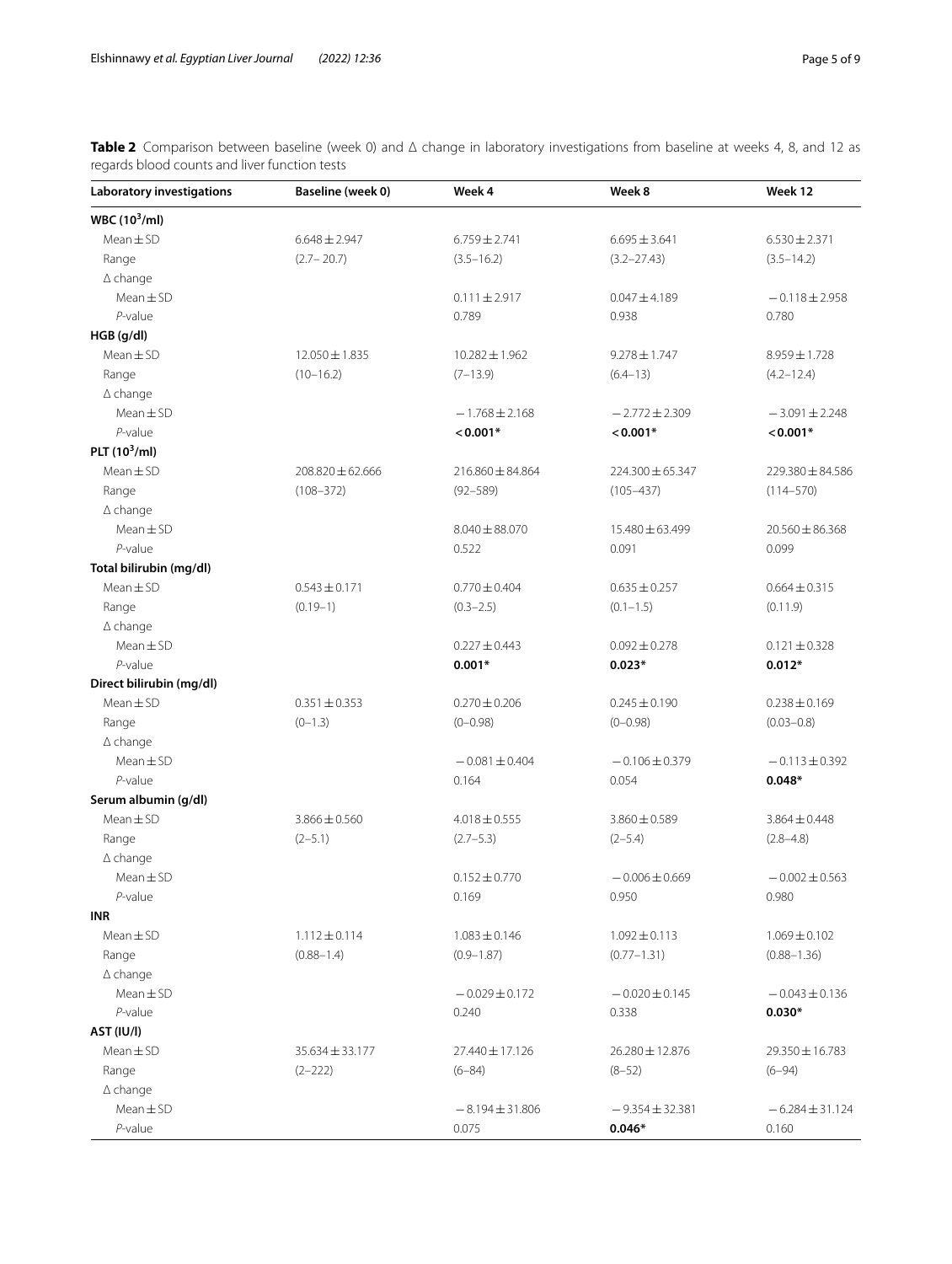# **Table 2** (continued)

| Laboratory investigations | Baseline (week 0) | Week 4              | Week 8             | Week 12            |
|---------------------------|-------------------|---------------------|--------------------|--------------------|
| <b>ALT (IU/I)</b>         |                   |                     |                    |                    |
| $Mean \pm SD$             | $34.736 + 20.096$ | $19.060 \pm 13.549$ | $14.390 + 5.830$   | $17.422 + 10.136$  |
| Range                     | $(9 - 94)$        | $(4 - 64)$          | $(4 - 30)$         | $(5-64)$           |
| $\Delta$ change           |                   |                     |                    |                    |
| Mean $\pm$ SD             |                   | $-15.676 + 19.446$  | $-20.346 + 19.962$ | $-17.314 + 19.893$ |
| $P$ -value                |                   | $0.001*$            | $< 0.001*$         | $< 0.001*$         |

*WBC* white blood cell count, *HGB* hemoglobin level, *PLT* platelet count, *INR* international normalized ratio, *AST* aspartate transaminase, *ALT* alanine transaminase \* highly signifcant

<span id="page-5-0"></span>**Table 3** HCV PCR of the studied group at weeks 24 and 36 of DAA therapy

| <b>PCR</b>      | Week 0 |        |    | <b>Week 24 (SVR 12)</b> | <b>Week 36 (SVR24)</b> |        |
|-----------------|--------|--------|----|-------------------------|------------------------|--------|
|                 | N      | $\%$   | Ν  | %                       | Ν                      | $\%$   |
| <b>Positive</b> | 50     | 100.00 |    | 4.00                    |                        | 8.00   |
| <b>Negative</b> |        | 0.00   | 48 | 96.00                   | 46                     | 92     |
| <b>Total</b>    | 50     | 100.00 | 50 | 00.00                   | 50                     | 100.00 |

<span id="page-5-1"></span>**Table 4** Correlation between ribavirin dose reduction or discontinuation and PCR for HCV week 24 (SVR rate)

| PCR for HCV, week<br>24 |     | Ribavirin dose reduction or discontinuation | Chi-square |        |              |        |       |         |
|-------------------------|-----|---------------------------------------------|------------|--------|--------------|--------|-------|---------|
|                         | Yes |                                             | No         |        | <b>Total</b> |        |       |         |
|                         | N   | $\%$                                        | N          | %      | N            | $\%$   | $X^2$ | P-value |
| <b>Positive</b>         |     | 0.00                                        |            | 4.35   |              | 4.00   | 0.181 | 0.670   |
| <b>Negative</b>         |     | 100.00                                      | 44         | 95.65  | 48           | 96.00  |       |         |
| <b>Total</b>            | 4   | 100.00                                      | 46         | 100.00 | 50           | 100.00 |       |         |

<span id="page-5-2"></span>**Table 5** Prevalence of different known side effects of DAA therapy among the studied group

| Side effects                          | <b>Number</b> | Percent |
|---------------------------------------|---------------|---------|
| Fatigue/asthenia                      | 44            | 88.00   |
| Anemia (Hb < 10 g/dl)                 | 42            | 84.00   |
| GIT upset                             | 10            | 20.00   |
| Psychiatric (sleep disorder)          | 8             | 16.00   |
| Metabolic (decreased appetite)        | 8             | 16.00   |
| <b>Respiratory distress</b>           | 6             | 12.00   |
| Nervous system (headache/dizziness)   | 6             | 12.00   |
| Musculoskeletal (muscle spasms)       | 4             | 8.00    |
| Dermatologic (skin reactions/itching) | 3             | 6.00    |
| Hypersensitivity (angioedema)         | 0             | 0.00    |
| Teratogenicity/embryo death           | 0             | 0.00    |
| <b>Drug interactions</b>              | 0             | 0.00    |
| <b>Hepatic decompensation</b>         | 0             | 0.00    |
| Others                                | 11            | 22.00   |

# <span id="page-5-3"></span>**Table 6** Anemia (Hb<10 g/dl) managements

| Anemia                        |    |       |  |  |  |  |
|-------------------------------|----|-------|--|--|--|--|
| <b>Management done</b>        | Ν  | %     |  |  |  |  |
| ESA (added or increased dose) | 26 | 52.00 |  |  |  |  |
| <b>Blood transfusion</b>      |    | 14.00 |  |  |  |  |
| Ribavirin stopped             | 3  | 6.00  |  |  |  |  |
| Ribavirin reduced             |    | 2.00  |  |  |  |  |

*ESA* erythropoiesis-stimulating agents

events occurred in 11 patients (22%)% during therapy, not yet proved to be related or not to the drug. They were parenchymal liver changes in ultrasound at the end of therapy, after being normal before therapy (in 3 patients), thrombocytopenia, increased alkaline phosphatase, hiccough, deterioration of hypertension, urinary tract infection, lower limb cellulitis, vaginal bleeding, and chest infection (in 1 patient each). These results go in line with the RUBY-I trial [[14\]](#page-7-10) and Lawitz et al. [[18\]](#page-8-2) study in the USA, in which anemia was the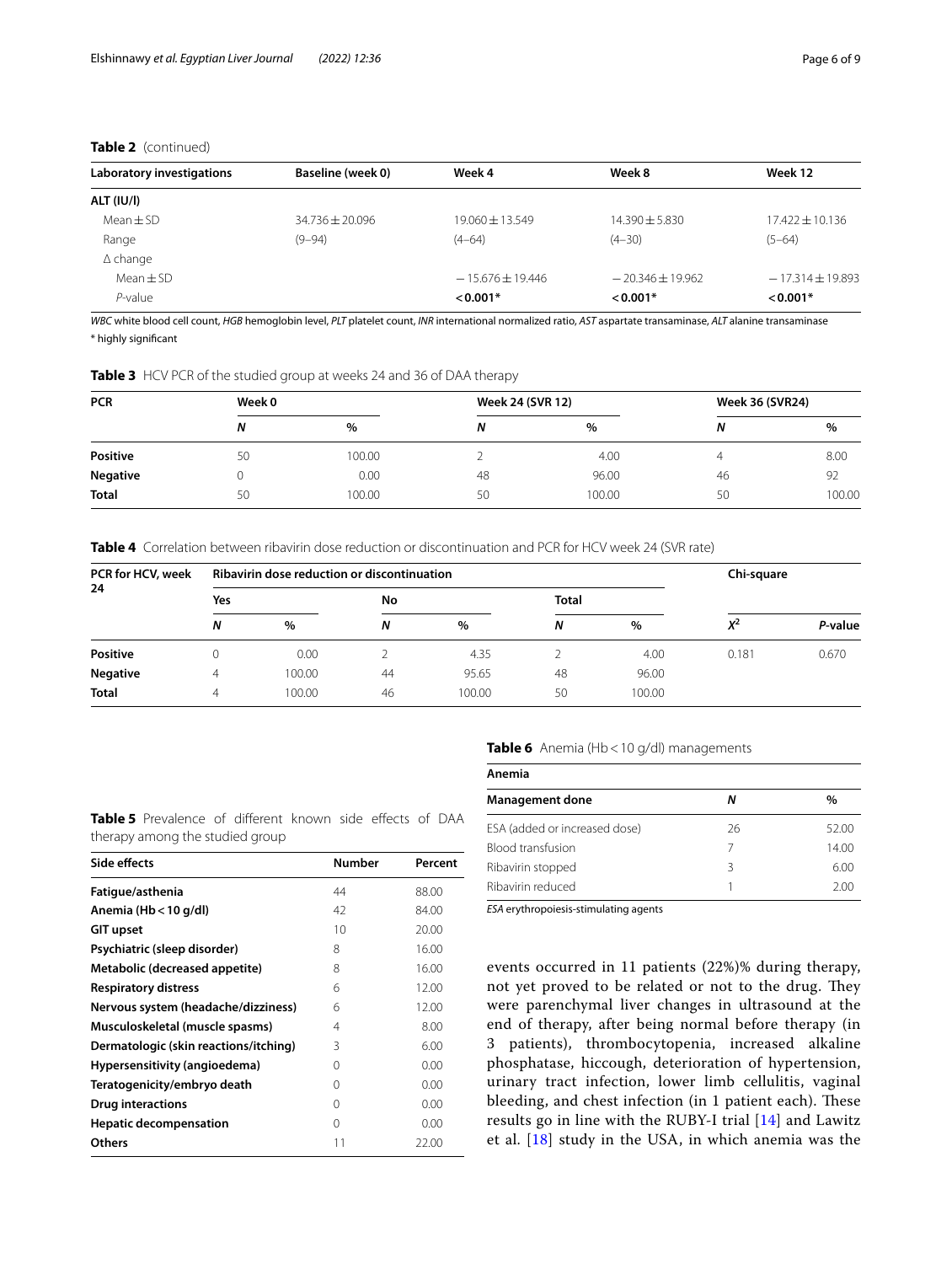<span id="page-6-0"></span>**Table 7** Correlation between ribavirin dose reduction or discontinuation and relapse/non-response to treatment

| Relapses and non-response to treatment |             | <b>Ribavirin reduction or discontinuation</b> | Chi-square |        |              |        |       |         |
|----------------------------------------|-------------|-----------------------------------------------|------------|--------|--------------|--------|-------|---------|
|                                        | Yes         |                                               | No         |        | <b>Total</b> |        |       |         |
|                                        | N           | $\%$                                          | N          | %      | N            | %      | $X^2$ | P-value |
| No relapse, no non-response            | 4           | 100.00                                        | 42         | 91.30  | 46           | 92.00  | 0.378 | 0.828   |
| Relapse                                | 0           | 0.00                                          |            | 4.35   |              | 4.00   |       |         |
| Non-response to ttt                    | $\mathbf 0$ | 0.00                                          |            | 4.35   |              | 4.00   |       |         |
| <b>Total</b>                           | 4           | 100.00                                        | 46         | 100.00 | 50           | 100.00 |       |         |

<span id="page-6-1"></span>**Table 8** Relation between HCV viral load and failure of treatment (virologic failure or relapse)

| PCR for HCV (IU/ml),<br>week 0 | Failure of treatment (virologic failure or relapse) | T-test                    |          |         |
|--------------------------------|-----------------------------------------------------|---------------------------|----------|---------|
|                                | Yes                                                 | No                        |          | P-value |
| Range                          | $421.581 - 4.000.000$                               | $10.601 - 23.102.362$     | $-0.158$ | 0.875   |
| Mean $\pm$ SD                  | 2277895.250 ± 1991532.363                           | 2659723.109 + 4769782.021 |          |         |

most common adverse event. But, unlike the study of Atsukawa et al. [\[16](#page-8-0)] in Japan, which used a ribavirinfree regimen, and Hanno et al. [[17\]](#page-8-1) in Egypt, which enrolled diferent CKD stages (2–5) in which pruritis was the most common adverse event.

As regards follow-up CBC, liver enzymes, and liver functions in weeks 4, 8, and 12, we found that HGB levels decrease, total and indirect bilirubin increase due to ribavirin (RBV)-associated hemolysis [[19\]](#page-8-3), and AST, ALT, and INR levels decrease. This is in agreement with Hanno et al. [[17\]](#page-8-1) study in Egypt.

As regards anemia being the most common adverse event, several studies including ours confrm 2 observations. First, anemia during HCV treatment occurs higher with more advanced renal failure (more in CKD 5 dialysis patients than CKD 2–5 than non-CKD) shown by Osinusi et al. [[20\]](#page-8-4). Second, it occurs in the majority of the studies with ribavirin including regimens. This was obvious in our study which included both advanced renal failure, ESRD patients on regular hemodialysis, and ribavirin including regimen.

To overcome anemia in ESRD receiving HCV therapy, ribavirin dose is 200 mg/day (typically starting at 200 mg three times weekly and titrating up to 200 mg/ day as tolerated). Ribavirin should be discontinued if the hemoglobin level decreases by more than 2 g/dl despite the use of erythropoietin according to (AASLD) guidelines [[11](#page-7-12)]. SVR12 rate in our study was achieved in 100% of patients who had to stop or modify RBV dose; this means that RBV absence did not afect the SVR12 in these patients. This leads us to think of RBV-free regimens in ESRD patients as a safer option of treatment to avoid severe hemolytic anemia with ribavirin that occurs with these patients despite various anemia managements during therapy.

The current guidelines recommend two ribavirin-free regimens for patients with HCV infection and stage 4 or 5 CKD, elbasvir/grazoprevir, which is approved for the treatment of patients with GT1 or 4 infection, and glecaprevir/pibrentasvir, which has pan-genotypic activity. Both show high efficacy (SVR12) with no anemia as adverse event in ESRD. For this reason, the regimen used in our study ombitasvir/paritaprevir/ritonavir and ribavirin would be considered to be alternatives to the 2 recommended regimens [[18\]](#page-8-2). However, these 2 regimens are not yet available in Egypt.

There were several limitations in our study. First, we could not study the efect of our drug on CKD staging because our patients were all ESRD, CKD 5 on regular hemodialysis. Second, ribavirin caused hemolytic anemia, which was an inconvenient adverse event. Third, only 4 patients had to stop or modify RBV which was a small number. So, we could not draw a frm conclusion about RBV-free ombitasvir/paritaprevir/ritonavir regimen as being efective alone in the treatment of HCV. Fourth, our study had 2 virologic failures and 2 relapses. We correlated between them and RBV dose modifcation and also HCV viral load but there was no statistically significant relation. It was difficult to know the exact causes of failure of treatment and relapse due to a small number of them. However, other studies attribute the cause to resistance-associated substitutions in the NS3/4A region before treatment. For instance, Q80K shows a threefold resistance to paritaprevir (NS3/4A protease inhibitor). The detection rate of pre-existing D168 substitution is also found  $[21]$  $[21]$ . Fifth, we did not do genotyping on the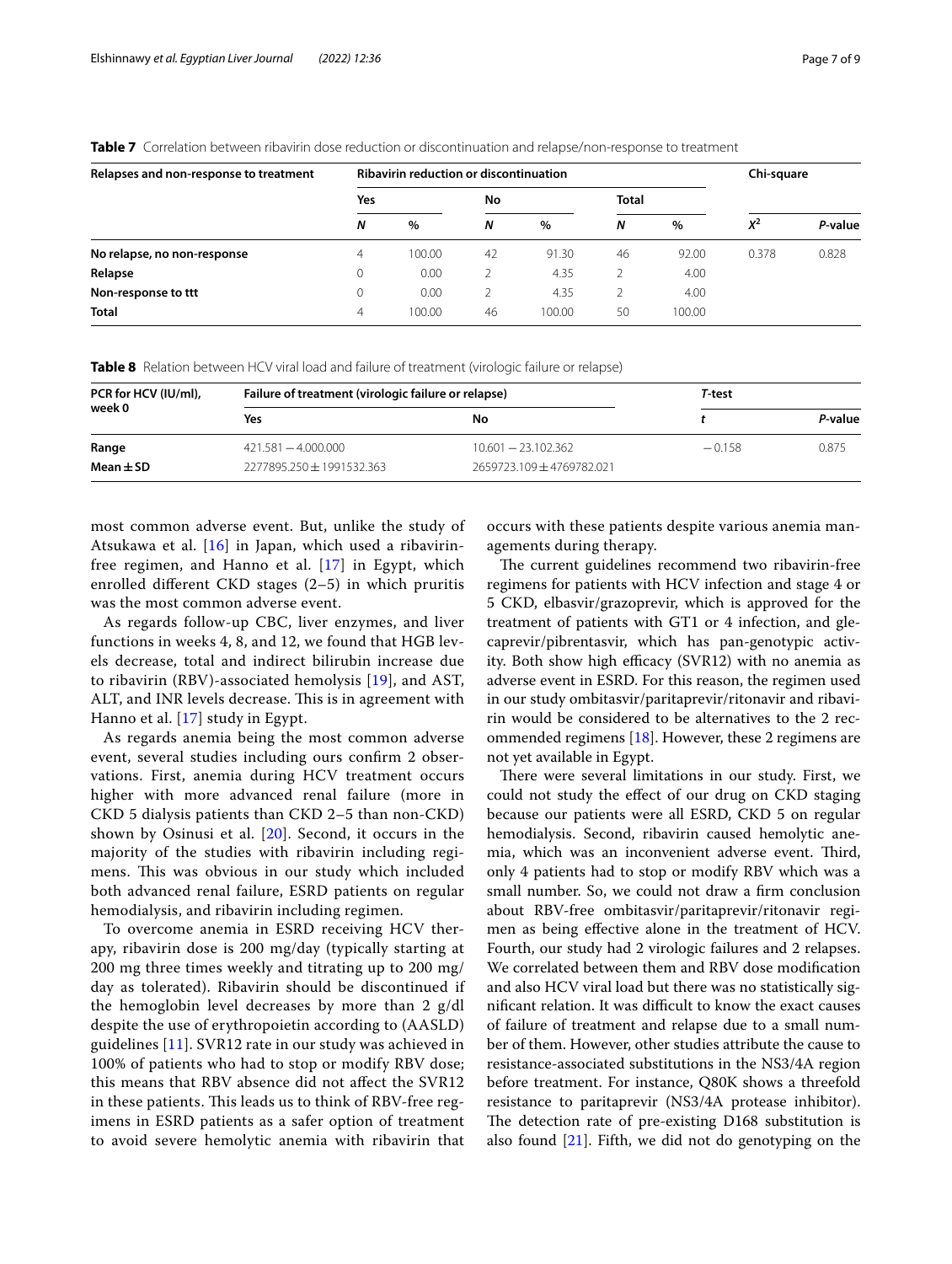patients assuming that genotype 4 is the most common variant of HCV throughout Egypt and represents more than 90% of HCV isolates from Egyptian patients [\[22](#page-8-6)]. So, we could not study the effect of our drug in different HCV genotypes (1–6) However, it is obvious that our drug shows high efficacy in genotype 4 assuming that most HCV Egyptians have genotype 4.

## **Conclusion**

Our results confirm the efficacy of Qurevo "ombitasvir/paritaprevir/ritonavir" with ribavirin combination therapy in ESRD patients on regular hemodialysis with HCV infection, with anemia as the most frequent adverse event.

The following are the recommendations:

- 1. We recommend Qurevo (ombitasvir/paritaprevir/ ritonavir) with ribavirin regimen.
- 2. For ESRD patients with HCV infection.
- 3. We also recommend monitoring of hemoglobin and total bilirubin levels at weeks 4, 8, and 12 for early detection of anemia or hepatic decompensation which may lead to drug discontinuation and as a result we highly recommend RBV-free new regimens in ESRD patients like elbasvir/grazoprevir or glecaprevir/pibrentasvir as a safer option of treatment to avoid severe hemolytic anemia with RBV that occurs with ESRD patients.
- 4. A specialized hepatologist and nephrologist should be found in hepatic virology clinics to help ESRD patients plan the most suitable HCV antiviral drug regimen for each patient.
- 5. Studies should be done on qualitative HCV genotyping to detect exact causes of virologic failure/relapse with the drug (resistance-associated substitutions in the NS3/4A region before treatment, e.g., presence of Q80K and pre-existing D168 substitution).

#### **Abbreviations**

WHO: World Health Organization; HCV: Hepatitis C virus; ESRD: End-stage renal disease; CKD: Chronic kidney disease; DAA: Direct-acting antiviral agents; Hb: Hemoglobin; GIT: Gastrointestinal tract; HIV: Human immunodefciency virus; PCR: Polymerase chain reaction; AASLD: American Association for the Study of Liver Diseases; AST: Aspartate aminotransferase; ALT: Alanine transaminase; INR: International normalization ratio; RBV: Ribavirin; GT: Treatment-naïve genotype; SVR12: Sustained virologic response after 12 weeks; SVR24: Sustained virologic response after 24 weeks.

#### **Acknowledgements**

Not applicable.

#### **Authors' contributions**

Dr. IS followed up the patients from her dialysis unit ward during the research. Dr. OA provided the treatment protocol for the patients. Dr. HE revised the

paper. Dr. CK provided the idea and manuscript editing and reviewing. Dr. MM collected the data. All authors read and approved the fnal manuscript.

#### **Funding**

This was self-funded by the authors.

#### **Availability of data and materials**

Please contact the authors for data requests.

#### **Declarations**

#### **Ethics approval and consent to participate**

This study has conformed with the ethics committee of the hospital and according to the Declaration of Helsinki for ethical principles WMA.

# **Consent for publication**

Not applicable (no personal data of patients included).

# **Competing interests**

The authors declare that they have no competing interests.

Received: 15 January 2022 Accepted: 3 June 2022<br>Published online: 14 June 2022

#### **References**

- <span id="page-7-0"></span>1. Fabrizi F, Messa P, Martin P et al (2014) Recent advances on hepatitis C virus in dialysis population. Kidney Blood Press Res 39:260–271
- <span id="page-7-1"></span>2. Azmi AN, Tan SS, Mohamed R (2015) Hepatitis C and kidney disease: An overview and approach to management. World J Hepatol. 7(1):78–92. <https://doi.org/10.4254/wjh.v7.i1.78>
- <span id="page-7-2"></span>3. Messa P, Fabrizi F (2015) Therapy of hepatitis C by direct-acting antivirals: the end of HCV in dialysis population. Expert Rev ClinPharmacol 8:785–793
- <span id="page-7-3"></span>4. Gilead and Bristol-Myers Squibb (2016) Adverse effects of ombitasvir, paritaprevir, ritonavir. Gastroenterology 37:473–481
- <span id="page-7-4"></span>5. Janssen, Pockros P, Merck et al (2016) Study of ombitasvir, paritaprevir, ritonavir in patients with chronic hepatitis C virus. Gastroenterology 16:1345–7
- <span id="page-7-5"></span>6. Raedler LA (2015) Viekira Pak (ombitasvir, paritaprevir, and ritonavir tablets) all-oral fxed combination approved for chronic hepatitis C infection. Am Health Drug Benefts 8:142–147
- <span id="page-7-6"></span>7. Jacobson IM, Poordad F, Brown Jr RS, KwoPY, Reddy KR, Schiff E (2012) Standardization of terminology of virological response in the treatment of chronic hepatitis C: panel recommendations. J Viral Hepat 19:236–43
- <span id="page-7-7"></span>8. Ho CH, Chiang CL, Lee FA et al (2018) Comparison of platelet-albuminbilirubin (PALBI), albumin-bilirubin (ALBI), and Child-Pugh (CP) score for predicting of survival in advanced HCC patients receiving radiotherapy (RT). Oncotarget 9(48):288–292
- <span id="page-7-8"></span>9. Hajarizadeh B, Grebely J, Dore GJ (2018) Epidemiology and natural history of HCV infection. Nat Rev Gastroenterol Hepatol. 10(9):553–62
- 10. Kamal SM, Abdelhakam SA (2018) Hepatitis C in Egypt. Curr Future Chall 14:41–56
- <span id="page-7-12"></span>11. Davis GL, Ocean Grande and Ponte Vedra Beach, AASLD/IDSA (2015) Recommendations for testing, management, and treating hepatitis C. Unique patient populations: patients with renal impairment [AASLD/IDSA Hepatitis C Guidance]. Hepatology 62:932–954
- 12. Agarwal SK, Bagchi S, Yadav RK (2017) Hemodialysis patients treated for hepatitis C using a sofosbuvir-based regimen. Kidney Int Rep 2(5):831–835
- <span id="page-7-9"></span>13. Bunchorntavakul C, Maneerattanaporn M, Chavalitdhamrong D (2015) Management of patients with hepatitis C infection and renal disease. World J Hepatol 7:213–225
- <span id="page-7-10"></span>14. Vierling JM, Lawitz E, Reddy KR et al (2016) RUBY-I: safety and efficacy of ombitasvir/paritaprevir/ritonavir and dasabuvir with or without ribavirin in adults with genotype 1 chronic hepatitis C virus (HCV) infection with severe renal impairment or end-stage renal disease. Hepatology 64:886
- <span id="page-7-11"></span>15. Gane EJ, Sola R, Cohen E et al (2016) RUBY-II: efficacy and safety of a ribavirin-free ombitasvir/paritaprevir/ritonavir  $\pm$  dasabuvir regimen in